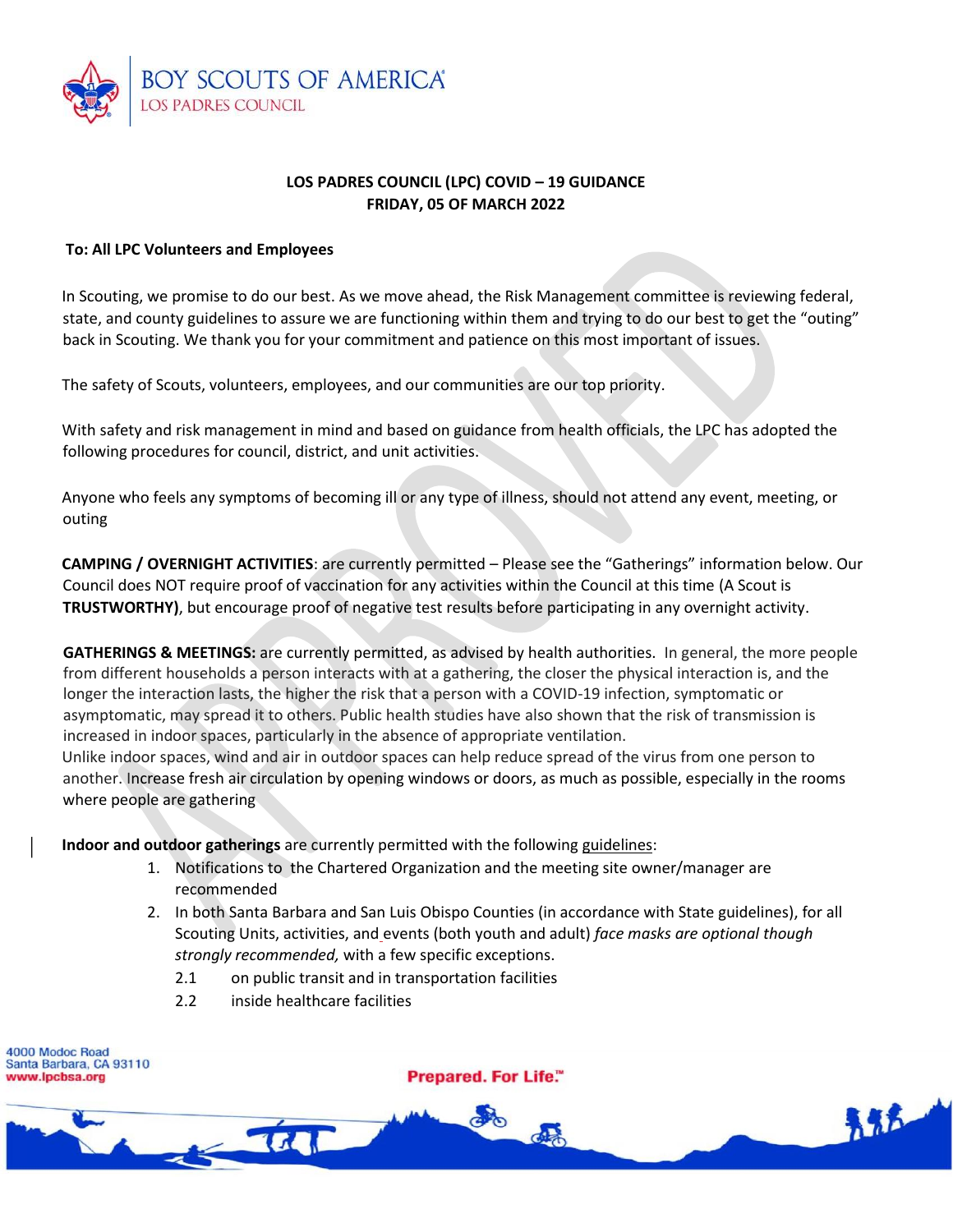

- 2.3 in long term care and group care facilities
- 2.4 any location where face masks are required by the facility or organization's policies

*2.5 anyone who is immunocompromised or otherwise decides for their own protection should wear an appropriate face mask as they see fit.*

Please see County web sites at the end of this Guidance for details.

- 3. The CDC has advised that N–95 masks offer a higher level of protection than cloth masks.
- 4. Inform family members of all participants that participation is optional and that by participating they accept any responsibility due to COVID 19 exposure and will not hold LPC, BSA, volunteers, or Chartered Organization liable for exposure.
- 5. SOCIAL DISTANCING should maintain at least 6-feet between participants in large venues or crowded locations / settings.
- 6. HAND WASHING washing with soap and water for 20 seconds is ideal. Hand sanitizer is an option when soap and water is not available.
- 7. ILL OR EXPOSED any individual who is ill or has been exposed to an active COVID 19 case should *follow the current CA Department of Public Health guidelines.*
- 8. YOUTH PROTECTION continue to follow all YPT guidelines (no one on one contact, 2-deep Leadership) and the Guide to Safe Scouting) at all times.

## **ADDITIONAL GUIDANCE FOR PLANNING AND CONDUCTING GROUP OUTINGS**

- 1. Avoid places that the public frequents, such as food service facilities and recreation sites with high use
- 2. Ensure that pre-event medical / health screening is conducted for all participants see the link below for guidance.
	- a. <https://filestore.scouting.org/filestore/HealthSafety/pdf/680-057.pdf>
	- b. <https://www.scouting.org/health-and-safety/safety-moments/pre-event-medical-screening/>
- 3. Avoid sharing project and activity materials and equipment

### **FOOD SERVICE**

1. Everyone must practice hand washing before and after eating

We will continue to evaluate the ongoing situation and prioritize the safety of everyone involved in Scouting. Youth, families, volunteers, employees, and our communities – are our number one priority.

We realize these decisions are not without their challenges, and we thank you for helping meet the needs of our communities in difficult times.

The steps we are taking reinforce the many ways – big and small – that Scouting empowers character and leadership today and for generations to come.